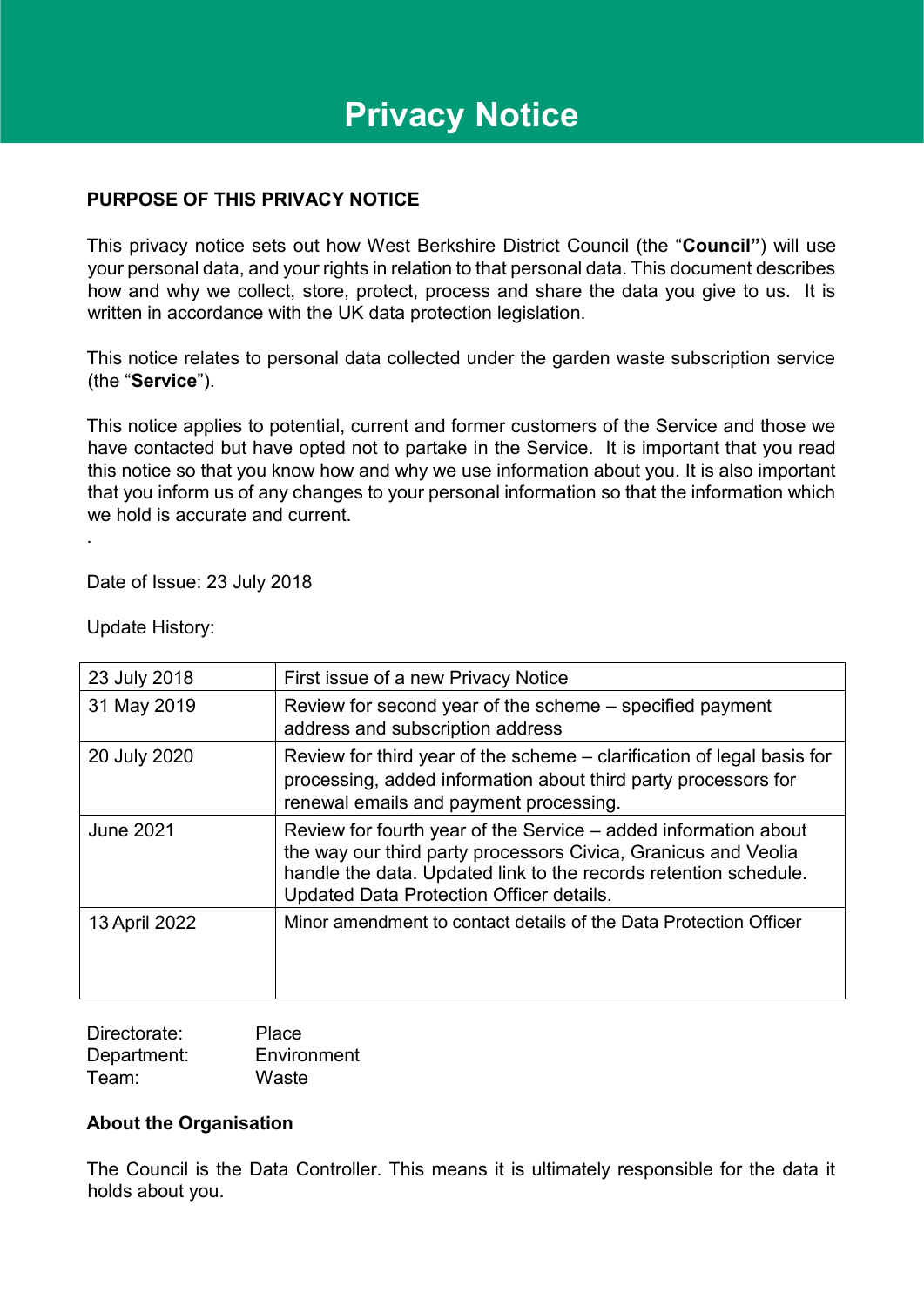Contact Address:

West Berkshire District Council Market Street **Newbury Berkshire** RG14 5LD

ICO Registration Number: **Z6825178**  <https://ico.org.uk/ESDWebPages/Entry/Z6825178>

# **The Data Protection Officer**

Contact details for the Data Protection Officer at the Council can be found at: <http://info.westberks.gov.uk/dpofficer>

# **THE PERSONAL DATA WE HOLD ABOUT YOU**

We will process the following personal data about you:

- Full name and contact details (phone number and email address)
- Subscription household address
- Payment details this includes details of the associated address for card payments or direct debits

These details are collected and entered in a garden waste collection electronic database. Your data will be held on the Council's electronic database designed for staff use only and will be protected using up-to-date technical and organisational security measures.

### **SOURCE OF YOUR PERSONAL DATA**

We collect the above information about you from the on-line forms you complete when you sign up for the Service.

### **PURPOSE AND LEGAL BASIS FOR PROCESSING YOUR PERSONAL DATA**

In accordance with the data protection laws, we need a "legal basis" for collecting and using information about you. There are a variety of different legal bases for using personal data which are set out in the data protection laws.

We have set out below the different purposes for which we collect and use your personal data, along with the legal bases we rely on to do so.

| Why we use your information | Our legal basis for using your |
|-----------------------------|--------------------------------|
|                             | information                    |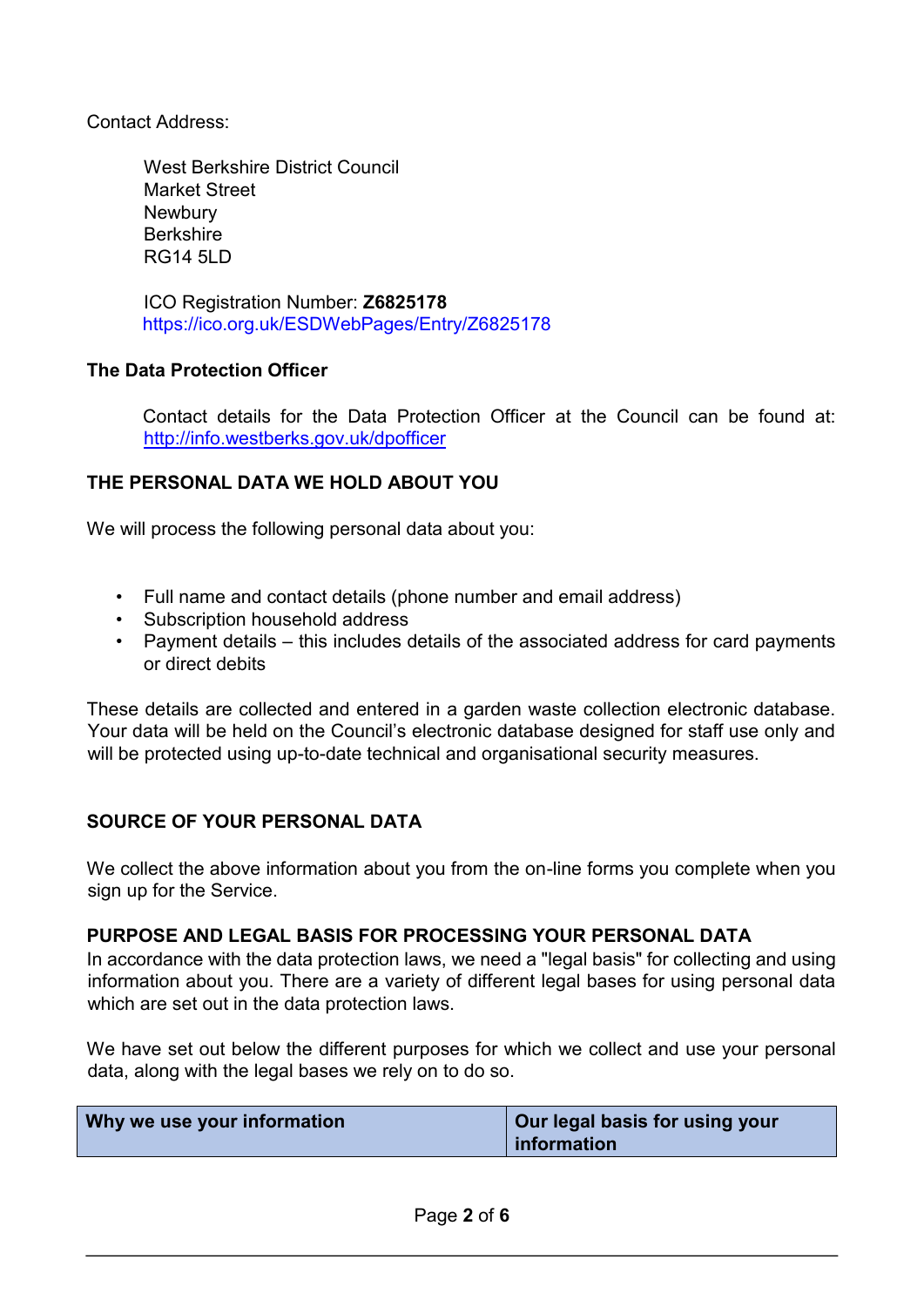| Contact you with specific information about<br>$\bullet$<br>your subscription to the garden waste<br>collection service<br>Process/renew your direct debit mandate or<br>$\bullet$<br>card payment<br>Confirm you have paid for the service<br>$\bullet$<br>Deliver any bins, or other material related to<br>$\bullet$<br>the subscription, to your address<br>Add your address to the collection crews'<br>$\bullet$<br>schedules<br>Send a renewal email or letter<br>٠<br>Send you information about waste and<br>$\bullet$<br>recycling or other services provided by the<br>Council (only if you have opted-in to receive<br>this)<br>Sharing your personal data with<br>$\bullet$<br>contractors, as set out below, so that the<br>Council can provide the Service. Only data<br>that is relevant to the particular function the<br>contractor is performing is shared. | Performance of a contract: Article<br>6b of the General Data Protection<br>Regulations<br>("GDPR")<br>namely<br>processing<br>is necessary<br>for<br>the<br>performance of a contract to which the<br>data subject is party or in order to take<br>steps at the request of the data subject<br>prior to entering into a contract. In<br>particular, to enacting a contractual<br>between<br>agreement<br>householders<br>and the council in order to arrange for<br>the collection of garden waste as part<br>of a subscription service.<br><b>Public Task: Article 6e of the GDPR</b><br>namely the processing is necessary<br>for the performance of a task carried<br>out in the public interest. |
|--------------------------------------------------------------------------------------------------------------------------------------------------------------------------------------------------------------------------------------------------------------------------------------------------------------------------------------------------------------------------------------------------------------------------------------------------------------------------------------------------------------------------------------------------------------------------------------------------------------------------------------------------------------------------------------------------------------------------------------------------------------------------------------------------------------------------------------------------------------------------------|------------------------------------------------------------------------------------------------------------------------------------------------------------------------------------------------------------------------------------------------------------------------------------------------------------------------------------------------------------------------------------------------------------------------------------------------------------------------------------------------------------------------------------------------------------------------------------------------------------------------------------------------------------------------------------------------------|
| Why we use your information                                                                                                                                                                                                                                                                                                                                                                                                                                                                                                                                                                                                                                                                                                                                                                                                                                                    | Our legal basis for using your<br>information                                                                                                                                                                                                                                                                                                                                                                                                                                                                                                                                                                                                                                                        |
|                                                                                                                                                                                                                                                                                                                                                                                                                                                                                                                                                                                                                                                                                                                                                                                                                                                                                | <b>Consent:</b> Where you have provided<br>your consent for us to use your<br>personal data in this way. If you do<br>not wish the Council to process your<br>personal data, it will be unable to<br>establish a contract to provide the<br>Service for you.                                                                                                                                                                                                                                                                                                                                                                                                                                         |

# **SHARING YOUR PERSONAL DATA**

We may share your personal data with third parties where it is necessary for the delivery of the Service.

Some "third parties" are service providers (including contractors) carrying out activities on our behalf. Other third parties will be data controllers in their own right. This means that they are not required to act on our instructions and they are solely responsible for ensuring that they comply with the law when using your personal data. We are not responsible for their use of your data if we are acting lawfully whenever we share your data with them.

The third parties we will share your personal data with are set out below: -

• **Veolia** [\(https://www.veolia.com/en\)](https://www.veolia.com/en) solely for the purposes of delivering any green bins required, or other material related to the subscription, to your address and adding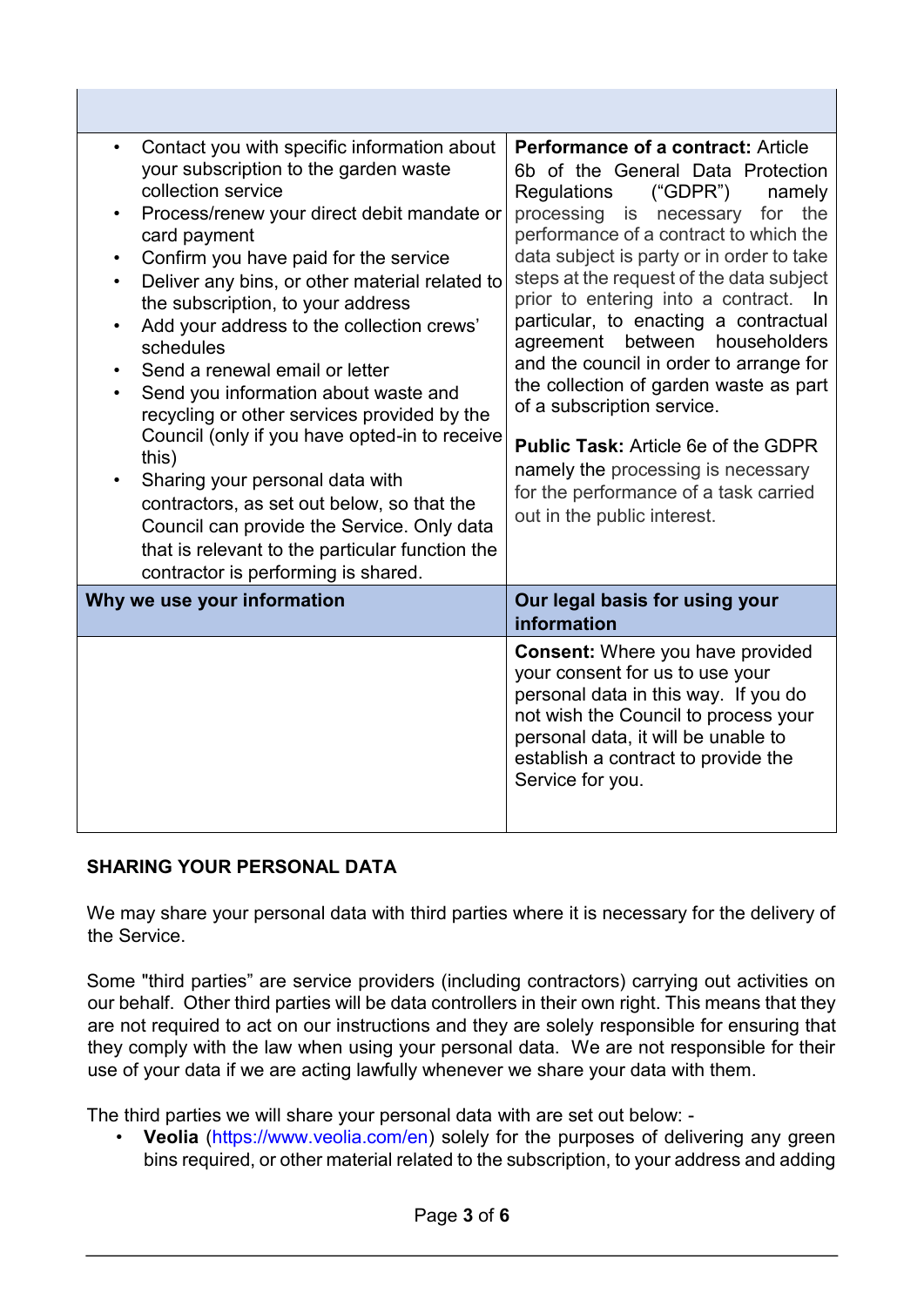your address to the collection crews' schedules in order to provide you with the Service.

- **Granicus (GovDelivery)** [\(https://granicus.com/solution/govdelivery/\)](https://granicus.com/solution/govdelivery/) Near the time when your subscription ends, the Council will contact you using your provided details through a system provided by a partner firm e.g. Granicus (GovDelivery) to ask if you wish to arrange a re-subscription to the service or to confirm your subscription requirements for the purposes of adjusting your Direct Debit payment. Granicus (GovDelivery) use your email address to deliver messages to you on behalf of the Council and for internal auditing, diagnostic, support, and troubleshooting purposes. Your data will only be used for this purpose within the partner firm's database and not retained for any longer than is required. If you end your subscription, Granicus (GovDelivery) will delete your data and it will not be shared onwards with any other third party.
- **Bottomline** [\(https://www.bottomline.com/uk\)](https://www.bottomline.com/uk) solely for the purposes of processing direct debit payments.

Data held by Bottomline is held securely in the UK and purely used to maintain the payment process and is not retained, transferred or repurposed.

• **Permiserv** [\(https://permiserv.com/\)](https://permiserv.com/) solely for the purpose of creating and dispatching subscription stickers to go on the green bin to allow operatives to identify those customers who have subscribed.

Data is held securely by Permiserv for a period of 18 months on their databases, and does not leave the UK.

• **Civica** [\(https://www.civica.com/en-gb/\)](https://www.civica.com/en-gb/) solely for the purpose of processing card payments.

Your data will be held on a secure service operated by Civica called E-pay. It will be protected using up-to-date technical and organisational security measures, including accreditation to PCI and PADSS, ISO 27001, ISO 9001, ISO 23001 and ISO 22301, and training programmes for staff in the requirements of data protection.

If you subscribe to the Service, we will record the date of the payment and the method of payment.

Your data will not be shared with any third party not involved in the provision of the Service unless we are required to do so by law, for example by court order or to prevent fraud or other crime.

Personal data shared with third parties will be stored on their IT infrastructure and may also be shared with their data processors.

# **RETAINING YOUR PERSONAL DATA**

Your personal data will be stored securely by us for a maximum period of 6 years.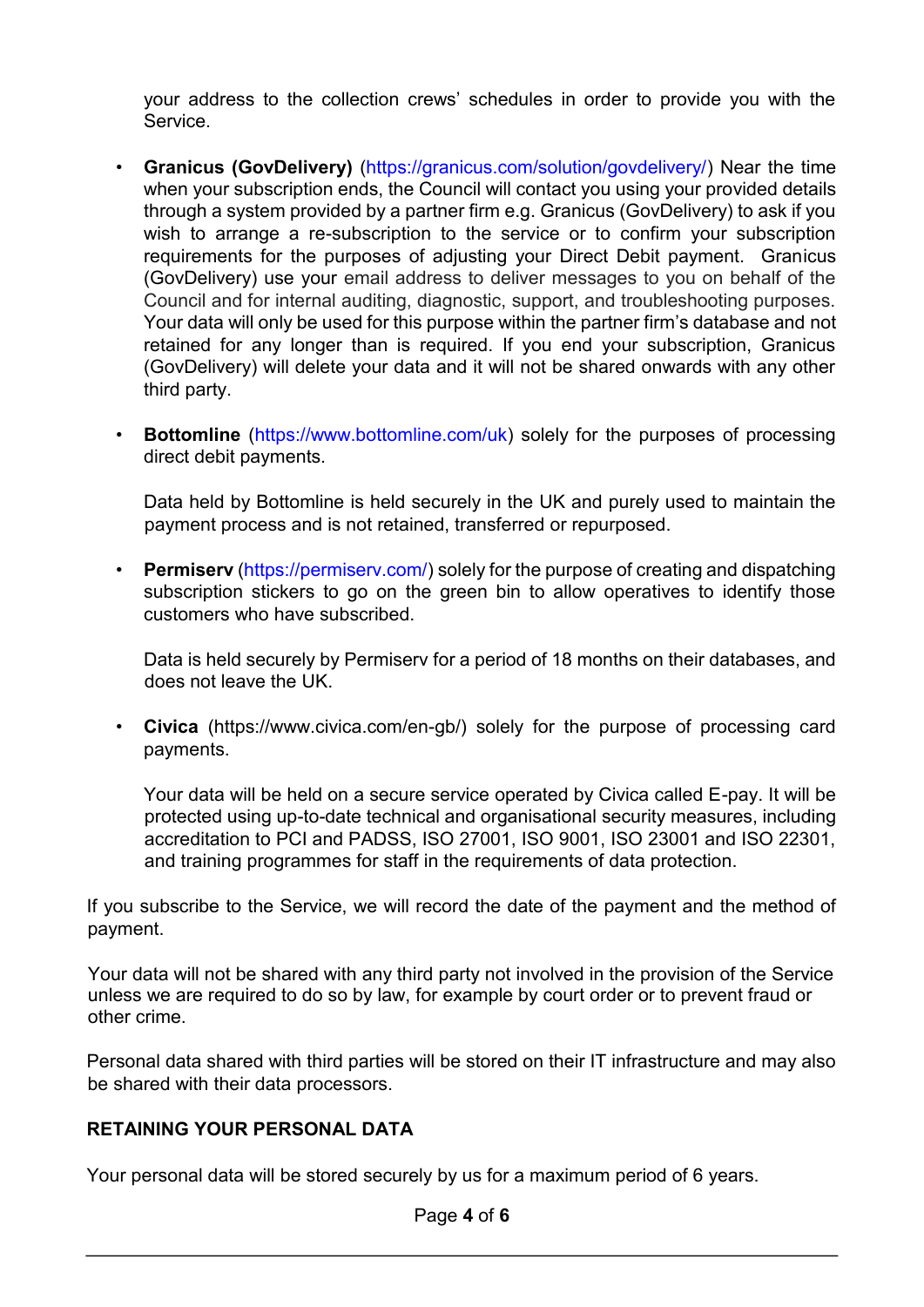You can check how long the Council will keep each type of data against our retention schedule (www.westberks.gov.uk/retention).

# **YOUR RIGHTS**

Under certain circumstances, by law you have the right to:

- **Request access** to your personal information (commonly known as a "data subject" access request"). This enables you to receive a copy of the personal information we hold about you and to check that we are lawfully processing it.
- **Request correction** of the personal information that we hold about you. This enables you to have any incomplete or inaccurate information we hold about you corrected.
- **Request erasure** of your personal information. This enables you to ask us to delete or remove personal information where there is no good reason for us continuing to process it. You also have the right to ask us to delete or remove your personal information where you have exercised your right to object to processing (see below).
- **Object to processing** of your personal information where we are relying on a legitimate interest (or those of a third party) and there is something about your particular situation which makes you want to object to processing on this ground. You also have the right to object where we are processing your personal information for direct marketing purposes.
- **Request the restriction of processing** of your personal information. This enables you to ask us to suspend the processing of personal information about you, for example if you want us to establish its accuracy or the reason for processing it.
- **Request the transfer** of your personal information to another party.
- **Withdraw consent** to the processing of your personal data at any time, where processing is based on your consent. To withdraw your consent, please contact our Data Protection Officer using the contact details below. Once we have received notification that you have withdrawn your consent, we will no longer process your information for the purpose or purposes you originally agreed to, unless we have another legitimate basis for doing so in law.

# **HOW TO MAKE A REQUEST**

If you wish to make a request associated with any of the rights listed above, contact the Council using the contact details at the top of this notice.

# **INTERNATIONAL TRANSFERS**

Your personal data will not be processed outside the UK or by an international organisation.